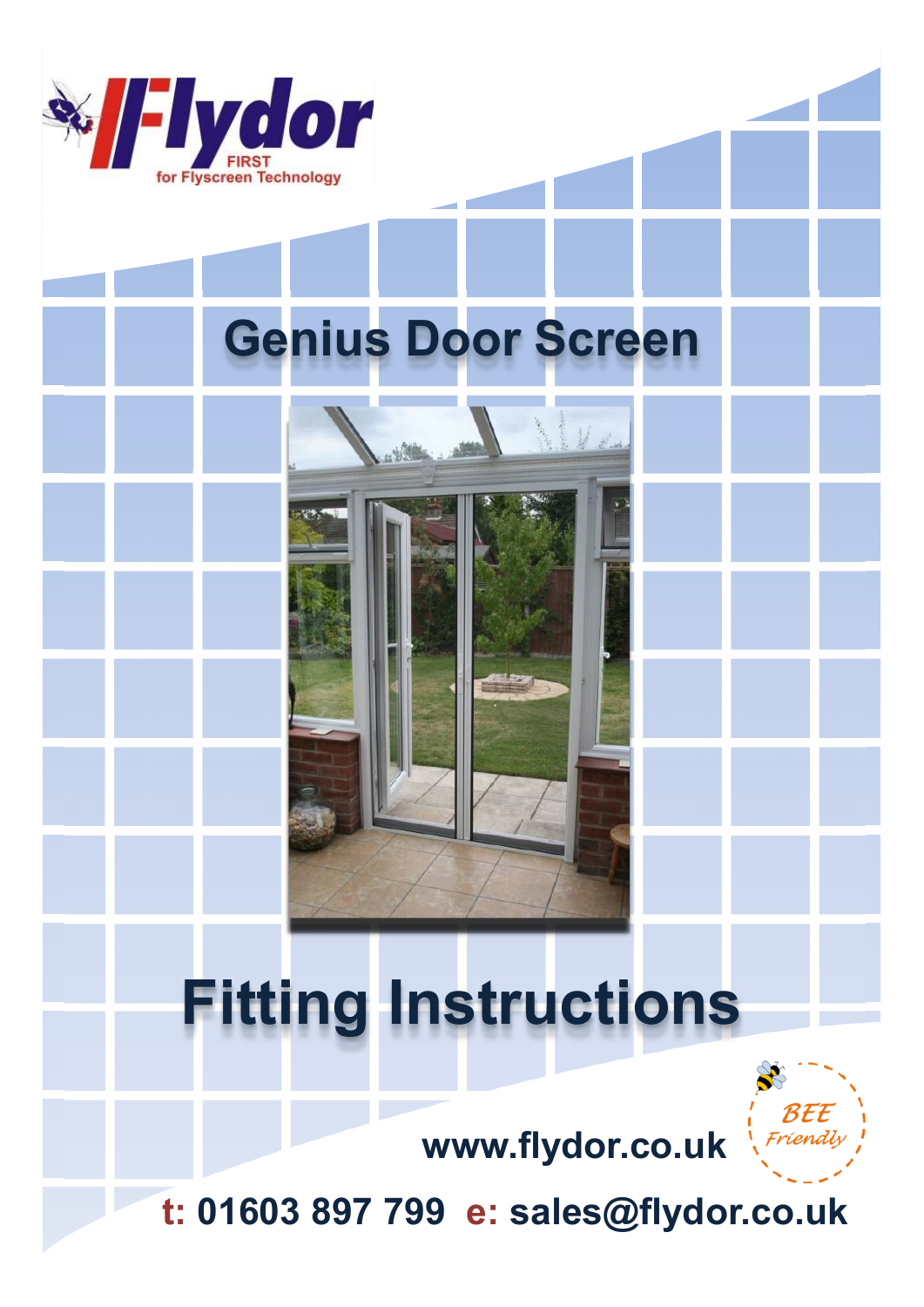## Genius Door Screens *(All MGH & MGH-2 models)*

### Please read through before commencing.

**Step 1** Preparing the top and bottom guides.



**FACE FITTING** Drill directly through the front and back of the guides guide using a 3mm bit. **TO AVOID THE PULL BAR FOULING** it is advisable that the holes in the bottom bar are 12mm up from the bottom edge. Alternatively the bottom guide can be affixed using double sided tape. Open the front facing holes to 7mm and use the cover caps provided for a neat finish.

*(Tip) Use a small screw (3.5x 16) to affix to frame.*

**RECESS FITTING** Drill 3.5 mm holes through the bottom of guides, for directly fixing into the recess. Typically two or three depending on height. *(Tip) Use the special tool 8460.0 to allow the fluffy pile to be safely moved when fitting.*

## **Step 2** Securing the Fluffy pile



To avoid the fluffy pile being pulled back into the cassette during use. Trim about 6mm off the length of the pile. Simply crimp the channel at each end with a flat headed screwdriver and hammer. *(Tip) Gently does it! Avoid bending the guide out of shape by hitting too hard.*

#### **Step 3** Preparing the Cassette(s) prior to assembling the unit.



**FACE FITTING** Slide the face fitting **L** into the groove on the top of the cassette .

**RECESS FITTING** Insert the additional fluffy pile into the grove in the top of the cassette. The **M** bracket is directly fixed to the side of the recess and the cassette simply clicks in n place .

*(Tip) it is virtually impossible to use the M clips when recess fitting the double doors!*

Attention; The guide wheel sits on the bottom channel only. This applies to both single and double door models. The screen will not work correctly if fitted "upside" down , and any damage will not be covered under warranty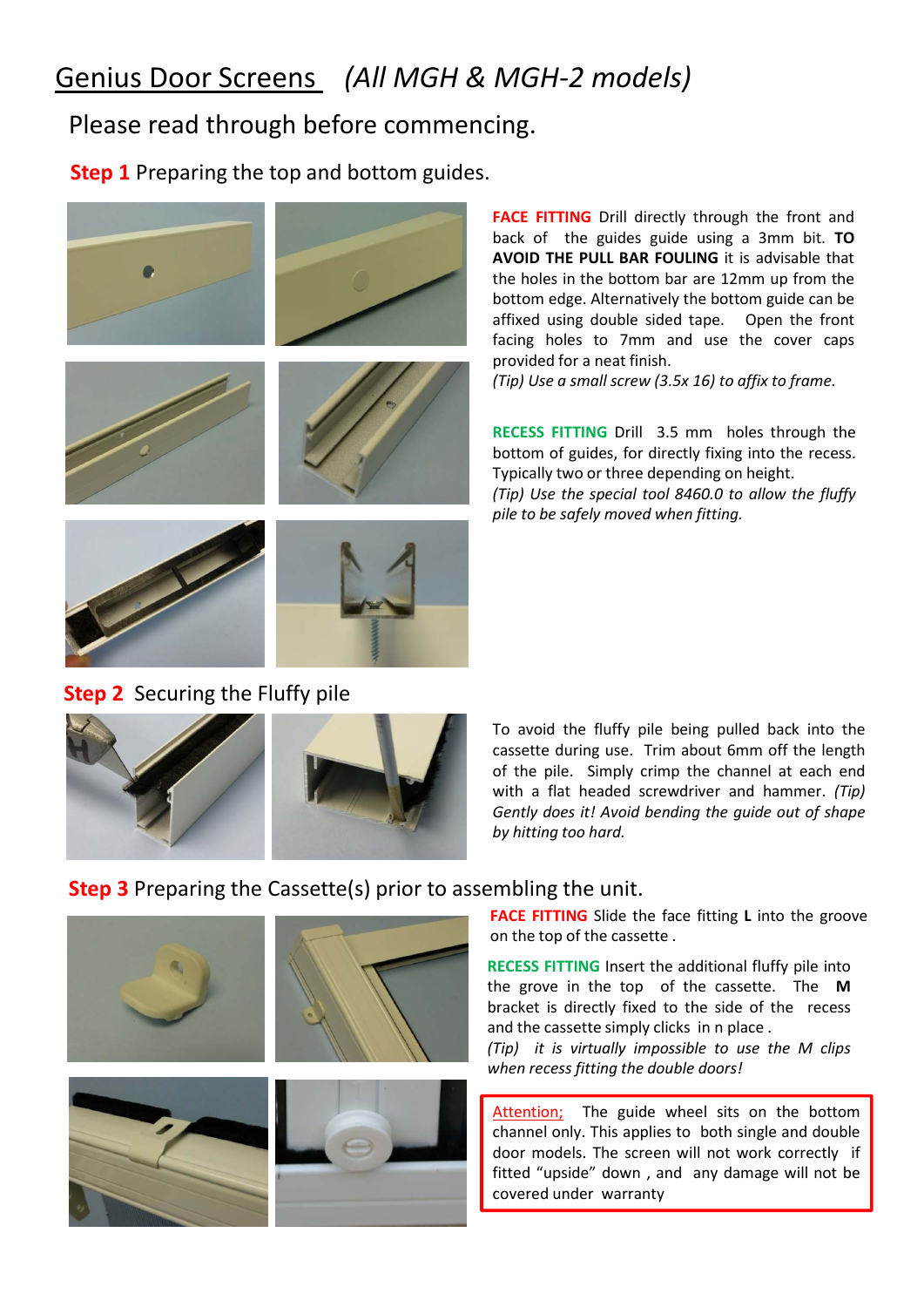### **Step 4** Preparing the Magnetic Catch Channel (Single Door).





**Step 5** Assembling the unit prior to fitting.



Snip off a small piece of the magnet. Crimp both ends as shown to secure the strip in place.

(Double Doors) Ensure the shoot bolt catches are fitted into the top and bottom guides. Do not tighten yet!

Push the guides into place ensuring the lugs are correctly located. There should be no gaps.

#### **Step 6** Installation of the unit.



**Step 7** Shoot Bolt Catch (Double Door) *Adjustment* 

**FACE FITTING** Offer the screen against the frame, ensure the screen is square, then mark the fixing points. Carefully drill the pilot holes. Top guide pilot holes must be 15mm down from the top edge of the profile. The bottom guide pilot holes must be 12mm up from the bottom edge of the guide. Loosely fit the screen in place using suitable screws. Check operation of screen, before tightening.

**RECESS FITTING (Single Door)** Offer the screen into the recess, ensure the screen is square, then mark the fixing points for M clips. Remove the screen, Directly fit the M Clips to the side of recess. Click the screen into place. Mark the fixing points for the channels and Mag Channel. Directly fix the screen with suitable screws and fittings as required. (**Double Door)** As long as the top and bottom guides are securely fixed in place, the cassettes can simply be "butt" fitted to the recess sides

**DOUBLE DOOR.** With the screen in place, slide the Shoot Bolt catches in the channels until the lug is dead centre in the top and bottom guides. Secure in place by tightening the grub screw, be careful not to over tighten.

#### *Maintenance;*

*To keep your screen in perfect working order please keep the guides free from debris and dirt. Should you need to clean the mesh, open the screen fully and simply lightly sponge with a mild cleaning agent and allow to dry before retracting. Simply wipe the framework with a damp soapy cloth and dry with a towel.*